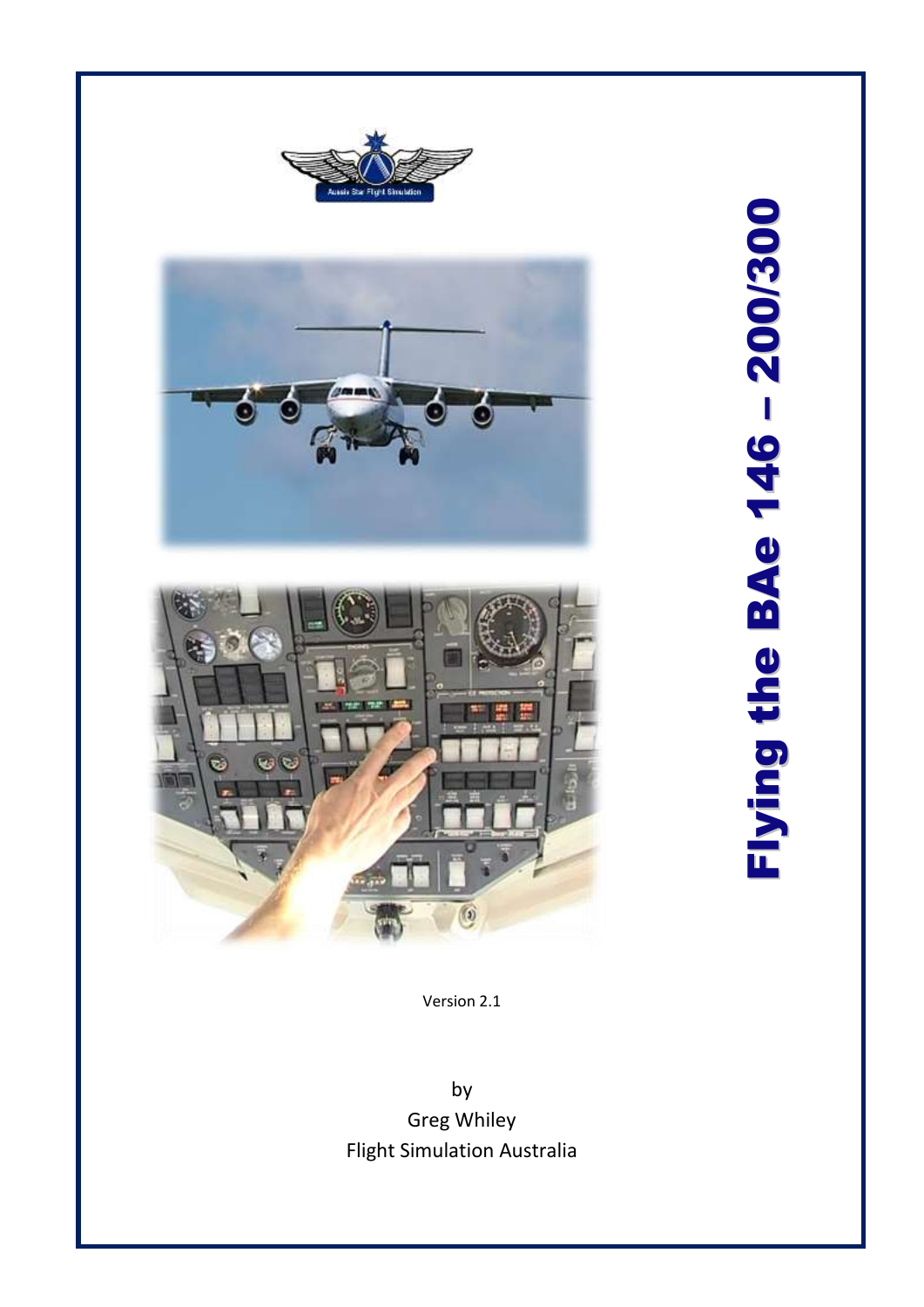# INTENTIONALLY LEFT BLANK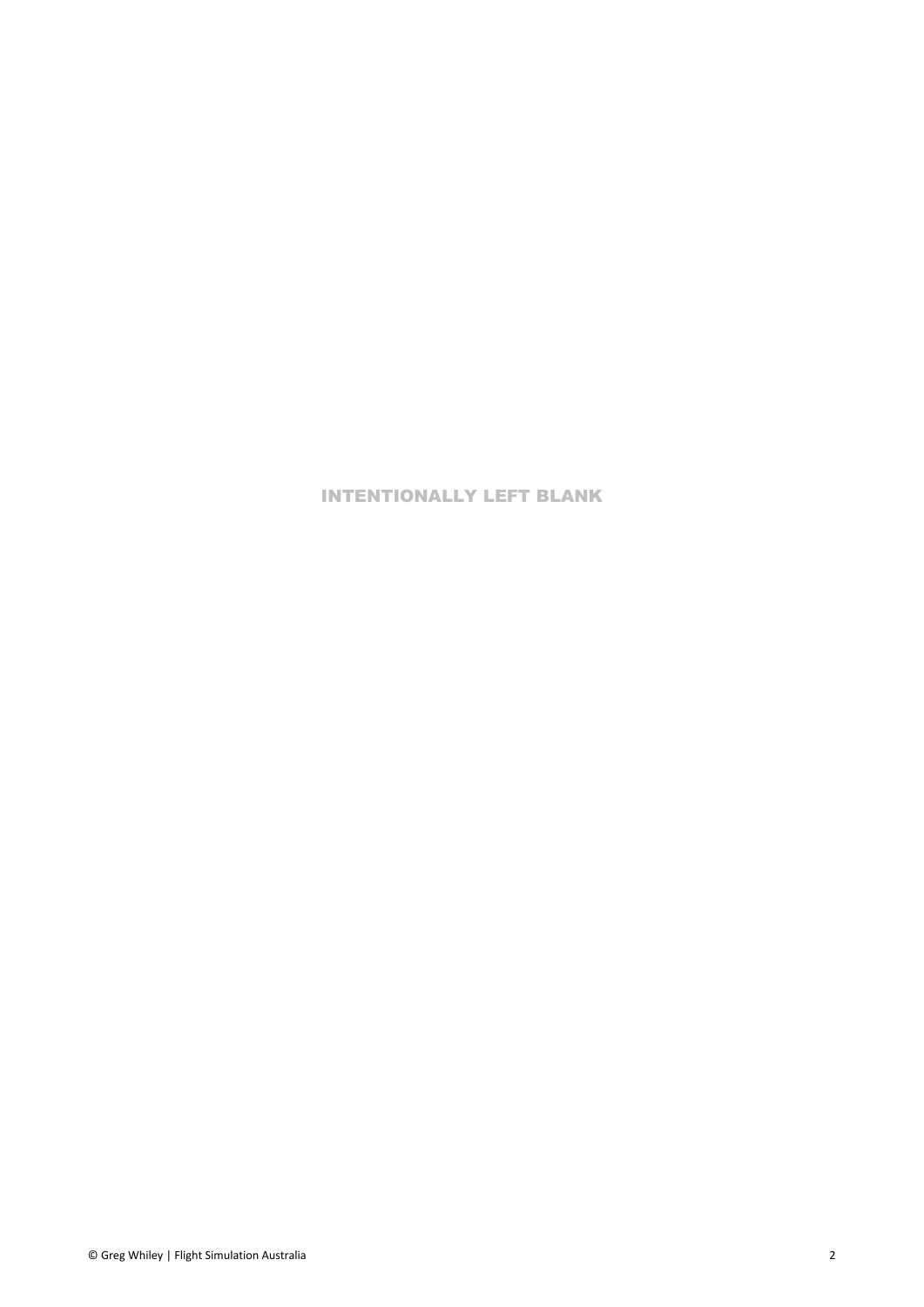| Version     | <b>Date</b>                | <b>Revision</b>                                   |
|-------------|----------------------------|---------------------------------------------------|
| Version 1.0 | 25 June 2014               | Original version                                  |
|             | Version 1.1   27 July 2014 | Addition of approach and landing<br>profile       |
| Version 2   | 27 April 2016              | URL change to aussiestarfs.com<br>A5 to A4 format |
| Version 2.1 | 3 August 2020              | URL change to Flight Simulation<br>Australia      |



This publication is based on the Just Flight Operations Manual provided with the boxed version

#### **Statement of copyright**

Copyright © 2014, Greg Whiley, Flight Simulation Australia. ALL RIGHTS RESERVED.

This publication, Flying the *BAe 146 – 200/300 v1.3*, is released under the terms of the Creative Commons licence accessed through the following link: [http://creativecommons.org/licenses/by-nc-nd/3.0/.](http://creativecommons.org/licenses/by-nc-nd/3.0/) In short this allows you to use the publication without payment but for non-commercial purposes only and no adaptation or use in other works is permitted.

Please read the Creative Commons Licence in full before downloading or otherwise making use of the publication.

When using this publication you must attribute *Aussie Star Flight Simulation* and any identified author in accordance with the terms of the Creative Commons Licence.



Aussie Star Flight Simulation publications are products of Flight Simulation Australia [www.flightsimaus.com.au](http://www.flightsimaus.com.au/) <info@flightsimaus.com.au>

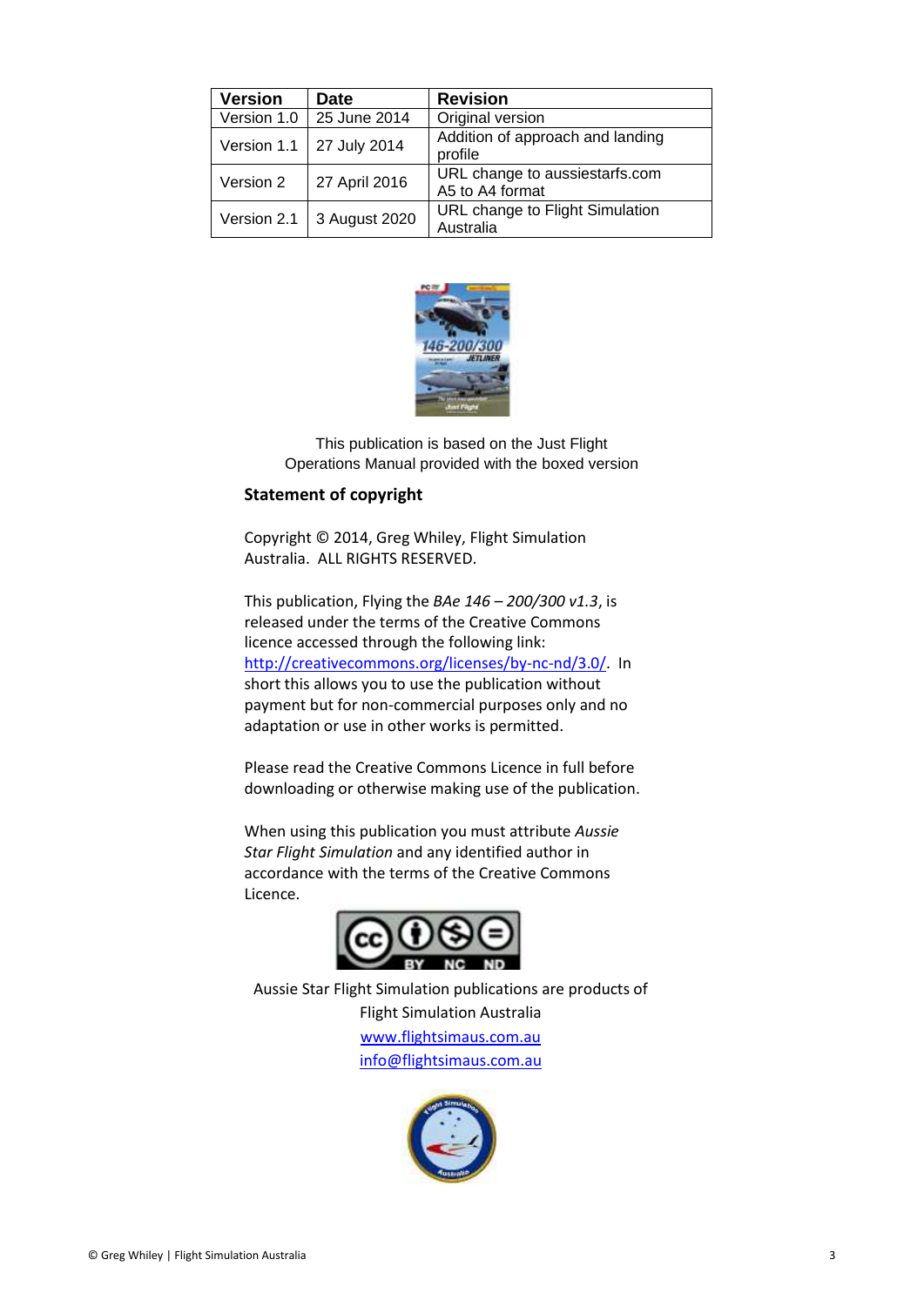| <b>Dimensions</b>                         | Performance                                   |                       |
|-------------------------------------------|-----------------------------------------------|-----------------------|
| Length: 28.60m                            | VMO:                                          | 350 knots / 0.72 Mach |
| Wingspan: 26.21m                          | Service ceiling: 31,000 feet                  |                       |
| Height (to top of fin): 8.59m             | Range: 1,200 nautical miles                   |                       |
| Wing area: $77.30m2$                      | Crew:                                         | Two plus cabin staff  |
|                                           | Passengers:                                   | 109 seat capacity     |
| <b>Powerplants</b>                        | <b>Weights</b>                                |                       |
| 4 x Textron Lycoming ALF 502R 5 turbofans | Maximum takeoff weight: 42,184 kg (92,998 lb) |                       |
| Static thrust: 6,970 lbs per engine       | Maximum landing weight: 36,740 kg (80,997 lb) |                       |
|                                           | Empty weight: 23,897 kg (52,683 lb)           |                       |

# **BAe 146-200 Aircraft Specifications**

| Limits chart                  | N <sub>1</sub> % | N <sub>2</sub> % | EGT<br>(°C) | Oil<br>$C^{\circ}$ |
|-------------------------------|------------------|------------------|-------------|--------------------|
| Take off                      | 97               | 98.8             | 632         | 133                |
| Transient (max to 10 seconds) | 100              | 100              | 685         | 160                |
| <b>Maximum Continuous</b>     | 97               | 96.9             | 613         | 133                |

| <b>Flap Setting</b> | IAS |
|---------------------|-----|
| 18                  | 215 |
| 24                  | 180 |
| 30                  | 170 |
| 33                  | 150 |

#### **Takeoff profile**

Vr: 140 knots

Gear UP. Pitch to maintain 230 knots

2,000 feet: Retract flaps

2,500 feet: Engage AUTOPILOT

Press **ALT ARM** + **IAS** button\* (see below)

Press **HDG** button for runway heading

Maintain thrust for 230 knots (95% N1)

Press **L NAV** for GPS activation

\* **IAS button** – Engages indicated airspeed hold. This should not be confused with the auto-throttle or VNAV systems on board other modern airliners. The autopilot will not alter the throttle position; it will simply alter the aircraft pitch to maintain the current airspeed at the current throttle position. The aircraft will either climb or descend to hold the airspeed when the IAS button is pressed. For this reason it is essential to monitor both airspeed and throttle position when using the autopilot mode.

Reference: Just Flight (2012) *146 – 200/300 Jetliner Operations Manual*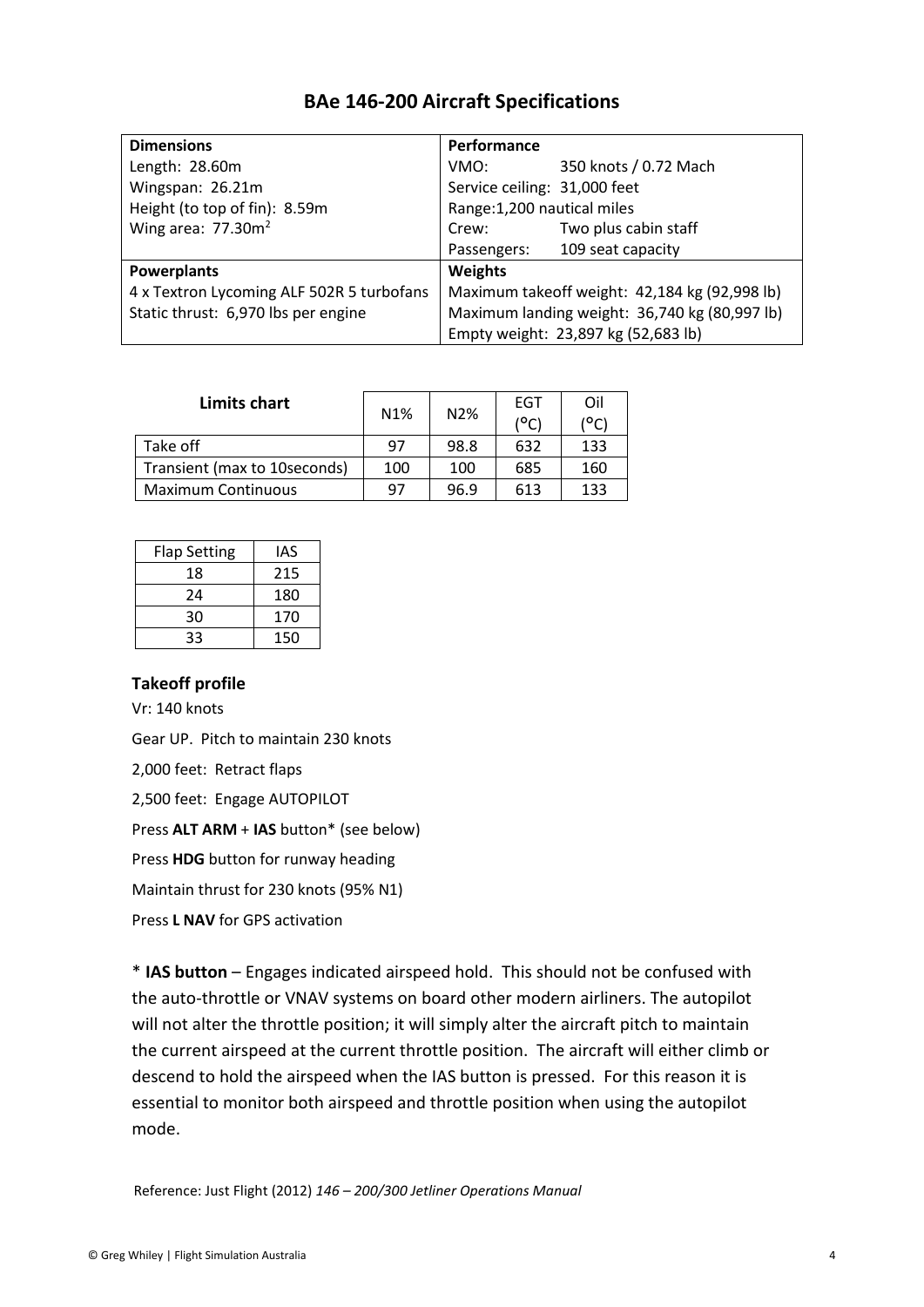# **Engine Start Procedure**

The red numbers in the right column of the following engine start checklist correlate to the annotated overhead panel cards found at the end of this publication.

| Pre-flight (cold and dark)                             |         |
|--------------------------------------------------------|---------|
| <b>BATT 1 &amp; BATT 2 switches ON</b>                 | 44      |
| Press MWS caution light on glareshield to cancel alarm |         |
| <b>STBY INV</b> switch to ARM                          | 36      |
| <b>LEFT INNER</b> fuel pump ON                         | 27      |
| <b>APU Gen switch ON</b>                               | 30      |
| <b>APU MASTER switch to START</b>                      | 48      |
| <b>AVIONICS MASTER switches ON</b>                     | $1 - 3$ |
| <b>ANTI-SKID switch ON</b>                             | 8       |
| <b>LIFT SPLRS</b> switches ON                          | 9       |
| AC and DC BUS-TIE switches ON                          | 35      |
| <b>STBY GEN SWITCH TO arm</b>                          | 37      |
| <b>APU AIR switch ON</b>                               | 79      |
| <b>PACK 2 switches ON</b>                              | 77      |
| DC PUMP switch to BATT                                 | 13      |
| <b>GALLEY/SHED switch to GALLEY</b>                    | 29      |
| NO SMKG sign switch ON                                 | 90      |
| FASTEN BELTS sign switch ON                            | 101     |
|                                                        |         |

#### **Before start**

| <b>FUEL PUMPS ON</b>                                       | 27 |
|------------------------------------------------------------|----|
| <b>APU AIR switch OFF</b>                                  | 79 |
| <b>PACK 2 switch OFF</b>                                   | 77 |
| <b>ENG ANT-ICE</b> switches (4) ON                         | 60 |
| <b>WING LTS switch ON</b>                                  | 88 |
| <b>CABIN ALT Set knob to 8 (8,000 ft for FL290 cruise)</b> | 67 |
| AUTO PRESS RATE knob to 600 (600 fpm)                      |    |

#### **Engine Start**

| <b>ROTATING BEACON</b> switch ON                                  | 92 |  |
|-------------------------------------------------------------------|----|--|
| <b>START MASTER switch ON</b>                                     |    |  |
| <b>START SELECT</b> knob to position 4 (Engine 4)                 | 53 |  |
| <b>ENGINE STARTER switch to START</b>                             |    |  |
| Monitor engine instruments for stabalisation (N1 24% and N2 55%). |    |  |
| Repeat engine start for Engines 3, 2 & 1.                         |    |  |

#### **After Start**

| 54        |
|-----------|
| 53        |
| 28 & 31   |
| 12 & 16   |
| 6         |
| 79 & 77   |
| 13        |
| 60        |
| $69 - 71$ |
|           |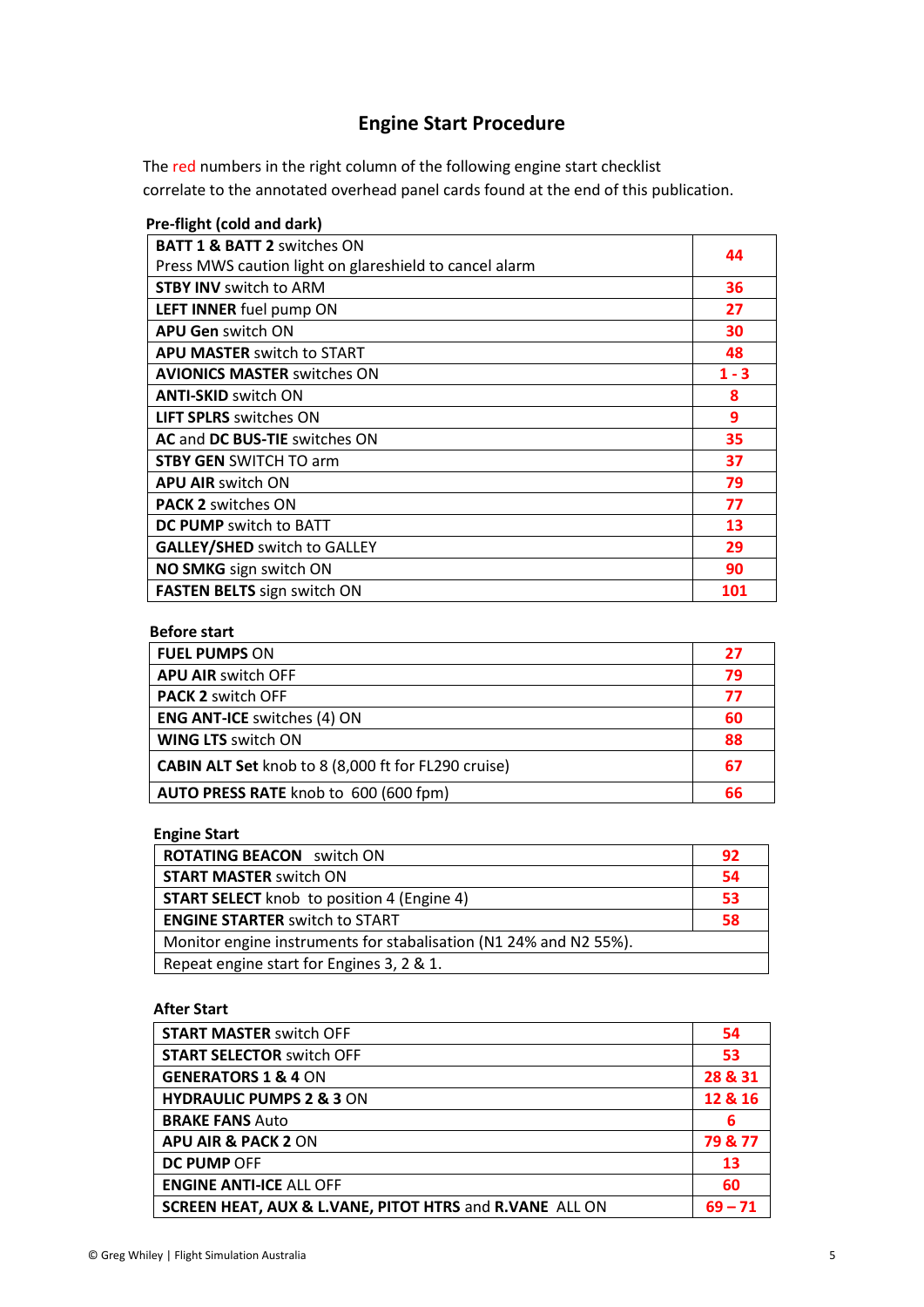# **BAe 146 – 200/300**

# **Normal Procedure Checklists**

| <b>Pre-flight</b>         |                  |
|---------------------------|------------------|
| External checks           | <b>COMPLETE</b>  |
| BATT 1 & BATT 2           | ON               |
| Standby Inverter          | <b>ARMED</b>     |
| Parking Brake             | SET              |
| Fuel Pump 2 (inner left)  | ΟN               |
| APU GEN                   | ΟN               |
|                           | START            |
| Emergency Lights          | ARMED            |
| Master Switches           | <b>ALL ON</b>    |
| Anti-Skid / Lift Spoilers | ON/ON            |
| Bus Ties                  | <b>BOTH AUTO</b> |
| Standby Generator         | <b>ARMED</b>     |
| APU Air                   | ΟN               |
|                           | ON               |
| DC Pump                   | BATT             |
|                           | ΟN               |
| No Smoking Sign           | ΟN               |
| Fasten Seat Belt Sign     | ON               |
| Take-off trim             | <b>SET</b>       |
|                           | Initialised      |
|                           | <b>CHECKED</b>   |
| Pre-flight Briefing       | <b>COMPLETED</b> |

## **Before start**

| Electrical Fuel Pumps                 | ALL ON                             |
|---------------------------------------|------------------------------------|
| Pack 2 / APU Air                      | OFF / OFF                          |
| Engine Anti-Ice                       | ALL ON                             |
| Wing Lights                           | OΝ                                 |
| Pressurisation                        | <b>CHECKED</b>                     |
| Air Conditioning set at<br>8,000 feet | <b>CHECKED &amp;</b><br><b>SFT</b> |

**Continued** 

| Fuel Flow Meters RESET |            |
|------------------------|------------|
| Altimeters             | <b>SFT</b> |

| <b>Engine start</b>         |                 |  |
|-----------------------------|-----------------|--|
| Rotating Beacon             | ΟN              |  |
| Thrust Levers               | FUEL ON         |  |
| Start Master                | ΟN              |  |
| Start Selector              | <b>ENGINE 4</b> |  |
| Engine                      | START           |  |
| Oil Pressure                | <b>CHECK</b>    |  |
| N1 & N1                     | <b>STABLE</b>   |  |
| Repeat for engines 3, 2 & 1 |                 |  |

| <b>After start</b>    |         |  |  |
|-----------------------|---------|--|--|
| Start Master          | OFF     |  |  |
| Start Selector        | OFF     |  |  |
| Generators 1 & 4      | OΝ      |  |  |
| Hydraulic Pumps 2 & 3 | ON & ON |  |  |
| Brake Fans            | AUTO    |  |  |
| APU Air / Packs 2     | ON / ON |  |  |
| DC Pump               | OFF     |  |  |
|                       |         |  |  |
| Heaters               | ALL ON  |  |  |

| Taxi                         |              |  |  |
|------------------------------|--------------|--|--|
| Taxi Lights                  | ΟN           |  |  |
| Nav Lights                   | ΟN           |  |  |
|                              | SET          |  |  |
| Yaw Damper                   | OΝ           |  |  |
| Nav Aids & Flight Director   | <b>SET</b>   |  |  |
| Transponder                  | SET          |  |  |
| Flight controls for movement | <b>CHECK</b> |  |  |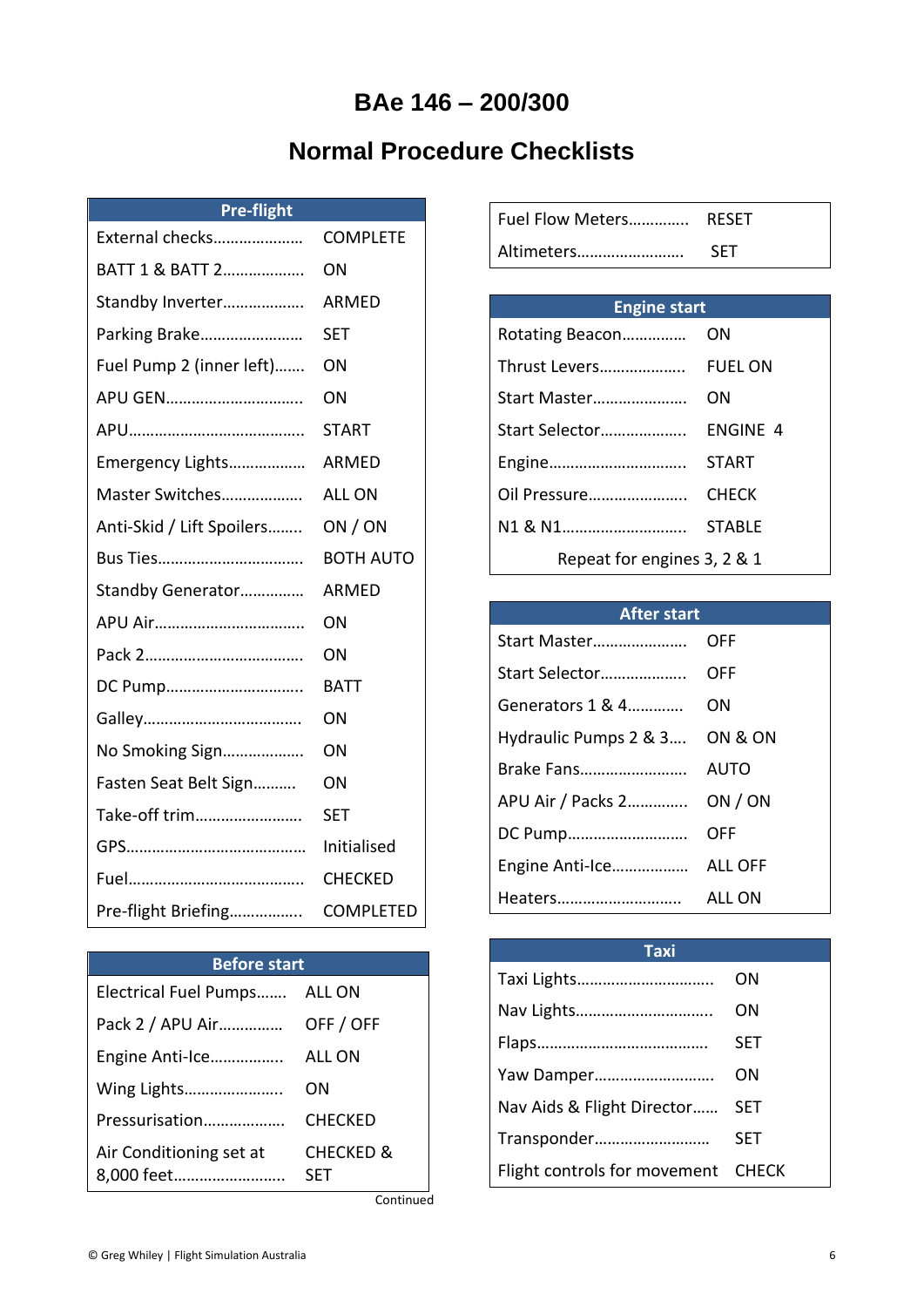| <b>Before takeoff</b> |     |  |  |
|-----------------------|-----|--|--|
| AC Pump               | -ON |  |  |
| Landing Lights ON     |     |  |  |
|                       |     |  |  |
| WX Radar              | ON  |  |  |

| <b>After takeoff</b> |                 |  |  |
|----------------------|-----------------|--|--|
|                      | UP              |  |  |
|                      | UP.             |  |  |
| Engine Air           | ALL ON          |  |  |
|                      | OFF             |  |  |
|                      | <b>BOTH OFF</b> |  |  |
| AC Pump              | OFF             |  |  |

| <b>Climb</b>                       |                |
|------------------------------------|----------------|
|                                    | <b>STOP</b>    |
| Landing Lights OFF at 10,000'      |                |
| Fasten Seat Belts Sign AS REQUIRED |                |
| Pressurisation                     | <b>CHECKED</b> |

| <b>Descent</b>         |                 |
|------------------------|-----------------|
| Pressurisation         | <b>RESET to</b> |
|                        | ground level    |
| Fasten Seat Belts Sign | ON              |
| Landing Lights         | ON at 10,000    |
|                        |                 |

| Approach   |                |
|------------|----------------|
|            | <b>START</b>   |
| Altimeters | <b>CHECKED</b> |

| <b>Landing</b>            |                    |  |  |  |
|---------------------------|--------------------|--|--|--|
|                           | DOWN / 3           |  |  |  |
|                           | <b>GREENS</b>      |  |  |  |
|                           | OΝ                 |  |  |  |
|                           | OFF                |  |  |  |
| Engine Air                | OFF                |  |  |  |
|                           | <b>AS REQUIRED</b> |  |  |  |
|                           | <b>SET FOR</b>     |  |  |  |
|                           | LANDING            |  |  |  |
| $210$ knots $-18$ degrees |                    |  |  |  |
| 180 knots $-$ 24 degrees  |                    |  |  |  |
| 170 knots $-30$ degrees   |                    |  |  |  |
| 150 knots $-$ 33 degrees  |                    |  |  |  |

## **After landing**

| Strobes / Landing Lights OFF / OFF |         |
|------------------------------------|---------|
| Taxi Lights                        | OΝ      |
|                                    |         |
|                                    | OFF     |
|                                    | UP      |
|                                    | ALL OFF |

| <b>Shutdown</b>       |                 |  |  |  |
|-----------------------|-----------------|--|--|--|
| Thrust Levers         | <b>FUEL OFF</b> |  |  |  |
| Generators            | 1 & 4 OFF       |  |  |  |
| Hydraulics            | <b>ALL OFF</b>  |  |  |  |
| Fuel Pumps            | $1/3/4$ OFF     |  |  |  |
| Fasten Seat Belt Sign | OFF             |  |  |  |
| Taxi Lights           | OFF             |  |  |  |
|                       | OFF             |  |  |  |
| Wing Lights           | <b>OFF</b>      |  |  |  |

| <b>Leaving the aircraft</b> |             |  |  |
|-----------------------------|-------------|--|--|
| Parking Brake               | ΟN          |  |  |
| Master Switches             | OFF         |  |  |
| Anti-skid & Lift Spoilers   | OFF         |  |  |
| Emergency Lights            | OFF         |  |  |
| Pack 2 / APU Air            | OFF / OFF   |  |  |
|                             | <b>STOP</b> |  |  |
| APU Generator               | OFF         |  |  |
| Fuel Pump 2                 | OFF         |  |  |
|                             | OFF         |  |  |
|                             | OFF         |  |  |
|                             | OFF         |  |  |
| Battery Selector            | OFF         |  |  |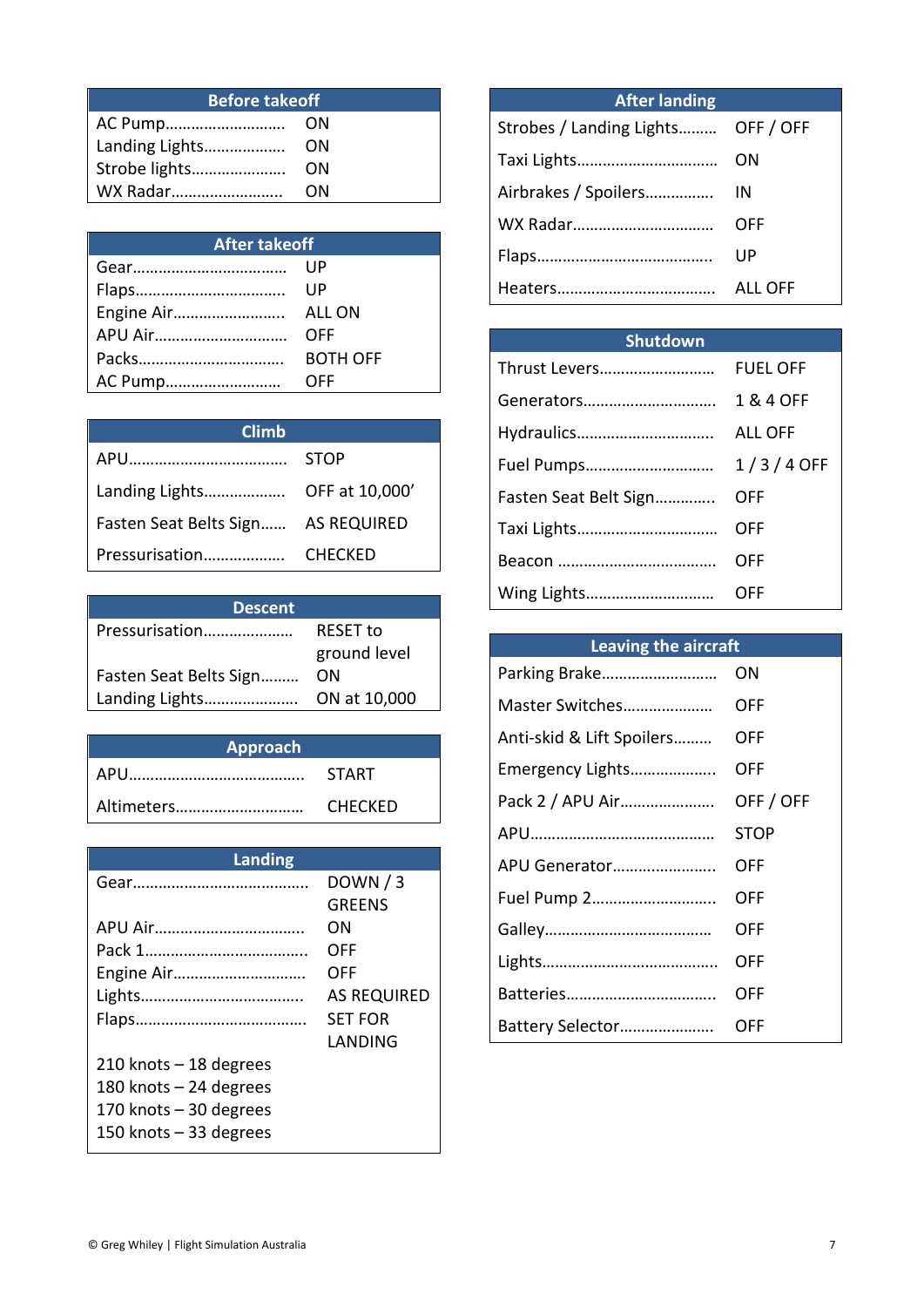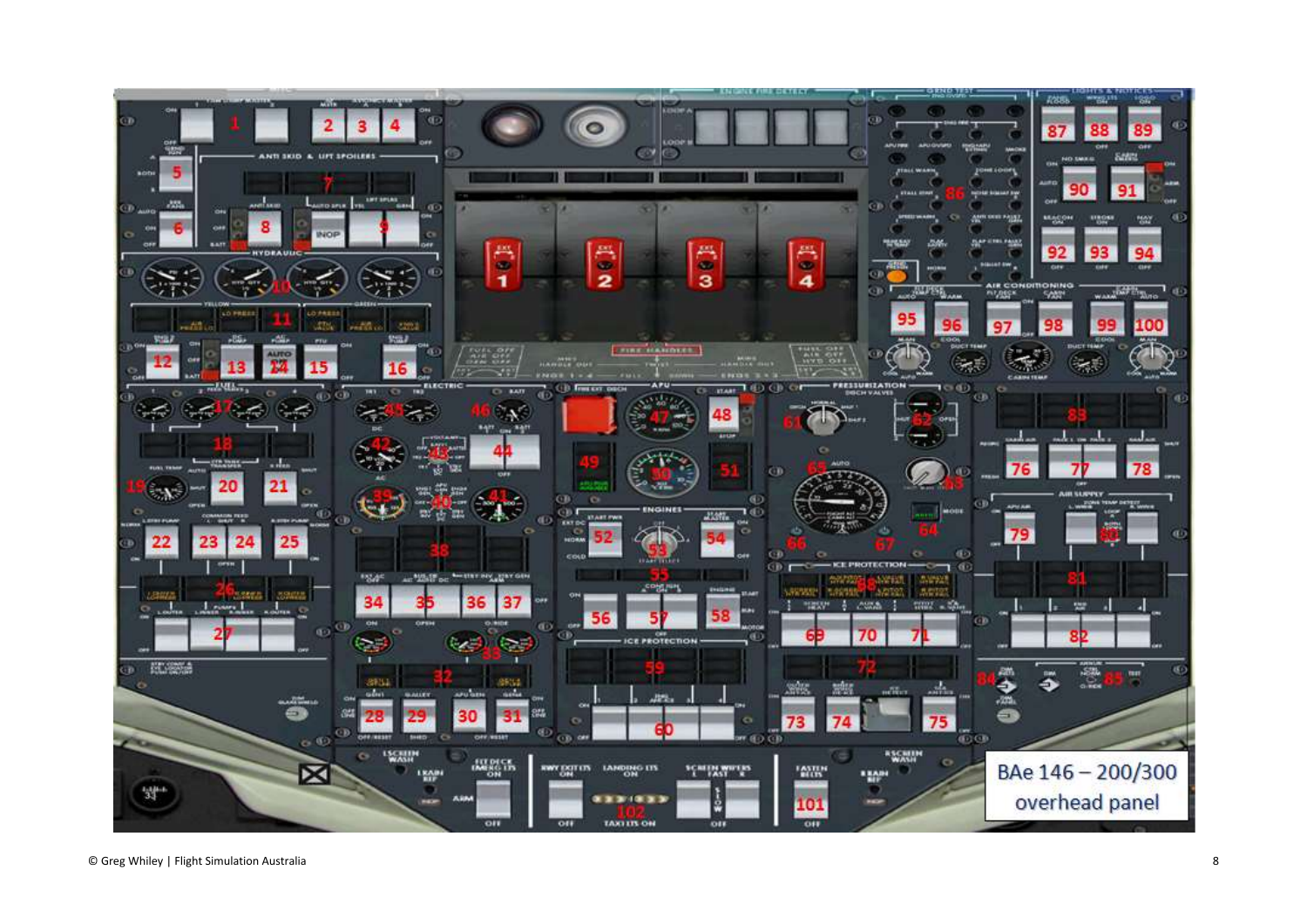| <b>MISC</b>                                           |                                            | <b>ENGINE FIRE DETECT</b>         |                                | <b>GROUND TEST</b>                       | <b>LIGHTS &amp; NOTICES</b>                     |
|-------------------------------------------------------|--------------------------------------------|-----------------------------------|--------------------------------|------------------------------------------|-------------------------------------------------|
| 1. Yaw damper master switches                         |                                            |                                   |                                |                                          | 87. Panel flood switch                          |
| 2. Autopilot master switch                            |                                            |                                   |                                |                                          | 88. Wing lights switch                          |
| Avionics A master switch<br>3.                        |                                            |                                   |                                |                                          | 89. Logo light switch                           |
| Avionics B master switch<br>4.                        |                                            |                                   |                                | 86. Ground test                          | 90. No Smoking switch                           |
| Ground ignition selector<br>5.                        |                                            |                                   |                                | switches                                 | 91. Cabin emergency notice                      |
| <b>Brake fan selector</b><br>6.                       |                                            |                                   |                                |                                          | switch                                          |
| 7. Anti-skid & lift spoiler caution lights            |                                            |                                   |                                |                                          | 92. Rotating beacon switch                      |
| Anti-skid switch<br>8.                                |                                            |                                   |                                |                                          | 93. Strobe light switch                         |
| 9. Lift spoiler switches (hydraulic systems)          |                                            |                                   |                                |                                          | 94. Navigation light switch                     |
| 10. Hydraulic pressure & quantity (hydraulic systems) |                                            |                                   |                                | <b>AIR CONDITIONING</b>                  |                                                 |
| 11. Yellow and green hydraulic system caution lights  | $\blacksquare$                             | $\overline{\mathbf{2}}$<br>3      | 4                              | 95. Flight deck temp control             |                                                 |
| 12. Engine 2 pump switch                              |                                            |                                   |                                |                                          | 96. Flight deck duct temperature select switch  |
| 13. DC pump selector switch                           |                                            |                                   |                                | 97. Flight deck fan switch               |                                                 |
| 14. AC pump selector switch                           |                                            |                                   |                                | 98. Cabin fan switch                     |                                                 |
| 15. Power transfer unit (PTU) switch                  |                                            |                                   |                                | 99. Cabin duct temperature select switch |                                                 |
| 16. Engine 3 pump switch                              |                                            |                                   |                                |                                          | 100. Flight deck automatic temperature selector |
| <b>FUEL</b>                                           | <b>ELECTRIC</b>                            | <b>APU</b>                        | <b>PRESSURIZATION</b>          |                                          | 76. Cabin air mode switch                       |
| 17. Fuel tank quantity gauges                         | 28. Generator 1 switch                     | 47. APU RPM gauge                 |                                | 61. Discharge value selector             | 77. Pack 1 & 2 switches                         |
| 18. Fuel system caution lights                        | 29. Galley / Shed switch                   | 48. APU start/stop switch         | knob                           |                                          | 78. Ram air switch                              |
| 19. Fuel temperature gauge                            | 30. APU generator switch                   | 49. APU caution lights            |                                | 62. Discharge valve 1 & 2                | 79. APU air switch                              |
| 20. Tank selector mode switch                         | 31. Generator 4 switch                     | 50. APU exhaust gas               | position indicators            |                                          | 80. Left & right wing loop                      |
| 21. Cross-feed switch                                 | 32. Generator caution lights               | temperature gauge (TGT)           | 63. Manual pressure rate knob  |                                          | switches                                        |
| 23. Left common feed switch                           | 33. Generator current gauges               | 51. APU caution lights            | 64. Pressurisation auto/manual |                                          | 81. Air supply caution lights                   |
| 24. Right common fuel switch                          | 34. External AC master switch              |                                   | button                         |                                          | 82. Engine air switches                         |
| 25. Right fuel standby fuel                           | 35. AC/DC bus-tie switches                 | <b>ENGINES</b>                    |                                | 65. Cabin and flight altitude            | 83. Packs and cabin air caution                 |
| switch                                                | 36. Standby inverter master                | 52. Starter mode switch           | gauge                          |                                          | lights                                          |
| 26. Fuel pump caution lights                          | switch                                     | 53. Start selector switch         |                                | 66. Auto-pressurisation rate             |                                                 |
| 27. Engine fuel pump switches                         | 37. Standby generator master               | 54. Start master switch           | knob                           |                                          | <b>ANNUN</b>                                    |
|                                                       | switch                                     | 55. Engine start/ignition caution |                                | 67. Cabin altitude knob                  | 84. Instrument light switch                     |
|                                                       | 38. Electrical system caution              | lights                            | <b>ICE PROTECTION</b>          |                                          | 85. Overhead annunciator test                   |
|                                                       | lights                                     | 56. Flight start switch           |                                | 68. Heater caution lights                | switch                                          |
|                                                       | 39. AC amps gauge                          | 57. Continuous ignition A & B     |                                | 69. Screen heat switches                 |                                                 |
|                                                       | 40. AC selector knob                       | switches                          |                                | 70. Auxiliary and left vane heat         |                                                 |
|                                                       | 41. Hertz (Hz) gauge                       | 58. Engine starter switch         | switches                       |                                          |                                                 |
|                                                       | 42. DC volts gauge<br>43. DC selector knob | 59. Ice protection caution lights | switches                       | 71. Pitot heat and right vane            | Switches indicated in red relate                |
|                                                       | 44. Battery master switches                | 60. Engine anti-ice switches      |                                | 72. Anti-ice valve caution lights        |                                                 |
|                                                       | 45. Transformer rectifier                  | 101. Fasten seat belt switch      |                                | 73. Outer wing anti-ice switch           | to engine start procedure                       |
|                                                       |                                            | 102. Taxi & Landing lights        |                                | 74. Inner wing anti-ice switch           |                                                 |
|                                                       | gauges                                     | switches                          |                                | 75. Tail anti-ice switch                 |                                                 |
|                                                       | 46. Battery current gauge                  |                                   |                                |                                          |                                                 |